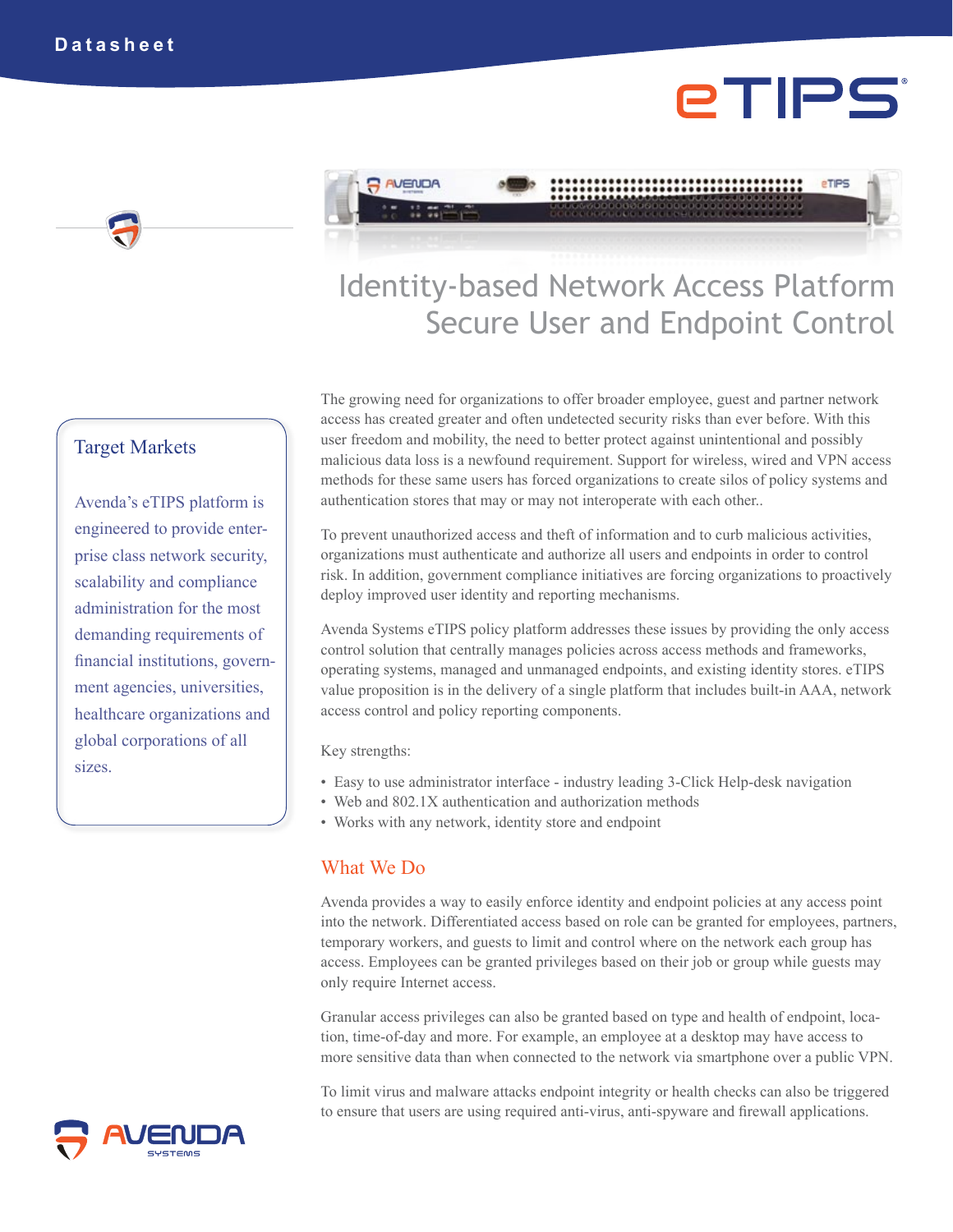# What's Included

- Complete identity-based policy engine
- $\sqrt{\phantom{a}}$  Native Microsoft NAP, NAC and health agent support
- Built-in AAA services RADIUS and TACACS+
- Web and 802.1X authentication and authorization
- Reporting, analytics and troubleshooting tools
- Guest Access portal
- Interactive policy simulation and monitor mode utilities √
- On-board vulnerability and port scan interfaces
- √ Deployment templates for any network, identity store and endpoint

### eTIPS Advantage - Eliminating Complexity

For IT departments the ability to easily define roles and access control policies within eTIPS eliminates the need to build and update multiple policy systems, which strengthens an organization's overall security architecture.



Illustration 1: Web authentication and 802.1X used in a mixed enterprise environment

By bundling all of the components needed to efficiently implement secure network access and authorization, control user and endpoint access, and protect the integrity of the network in a single platform. eTIPS then becomes a valuable security operations and troubleshooting tool.

To further operational efficiency, regardless of how a network is constructed, eTIPS operates within any mixture of network and security infrastructure, operating systems, authentication types or identity stores.

# Key Features

#### Extensive framework support

Natively supports leading NAC & NAP frameworks to future-proof deployments. Extensible architecture makes it possible to support emerging frameworks, such as TNC, as they evolve.

#### Out-of-band Performance

eTIPS sits outside the regular traffic path after authentication and authorization to minimize impact on network performance and scalability, unlike in-band and SNMPbased technologies.

#### EASE-OF-USE

Intuitive web-based management interface simplifies policy configuration and trouble-shooting. Additionally, policy simulation and monitoring ensure that newly configured policies are tested before deployment.

#### Microsoft NAP Integration

Enhanced Avenda NAP Agents provide more granular endpoint health evaluation.

#### Troubleshooting and reporting

Interactive access tracker logs all access requests in realtime. Reports highlight user activity; authentications and failures.

#### Dynamic deployment options

Assigns each user to appropriate resources using pre-determined services and authorization policies. Policy building blocks simplify adding security across all access methods.

#### Rich API'S

Rich set of configuration and authentication APIs allow for simplified third party integration.

#### Enterprise-class scalability

Fully replicated clustering for high availability and load balancing. All members of cluster can be centrally managed, with consolidated dashboard view of all session activity. Any changes are replicated throughout the cluster without need for a system restart.

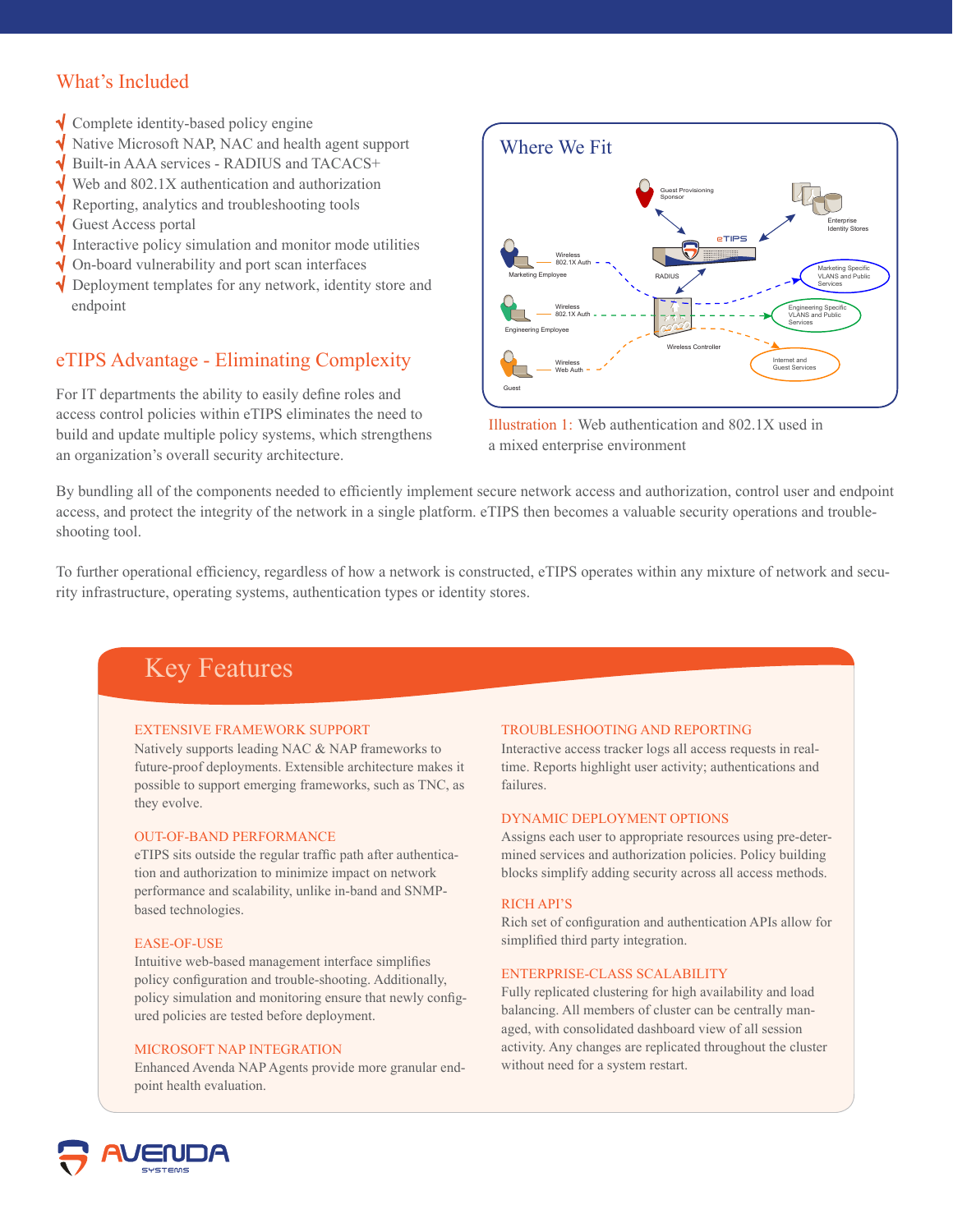# Leading Edge Policy Management

By consolidating user and endpoint authentication, authorization, access control, and monitoring behind a single policy management system. eTIPS reduces operational complexity and cost for any organization that has deployed a mixture of multi-vendor network and posture infrastructure and identity stores. Integration with existing infrastructure leverages well defined protocols, APIs and standards.

#### What we do:

#### Employee Access

eTIPS authenticates users and endpoints on wireless, wired and VPN networks using web or 802.1X. Multiple authentication protocols such as PEAP, EAP-FAST, EAP-TTLS, and more are supported. Data from multiple identity stores such as Microsoft Active Directory, LDAP compliant directory, ODBC compliant SQL database, Token Servers and internal databases can be used for fine grained policies..

Additionally, endpoint health checks and remediation can be added to policies at any time.

#### Guest/Partner Access

eTIPS Guest Portal provides the ability to create individual or batch guest user accounts to suuport visitors, contractors and any sized event. Receptionists/Office Administrators can be given permissions to add guest accounts in order to streamline requests.

#### Endpoint Health Checks

The ability to use Microsoft NAP or Avenda persistent and dissolvable agents, enable comprehensive posture assessment of Windows, Linux, and Mac OS X endpoints. This information is used to determine the integrity of the endpoint, status of anti-virus, anit-spyware and firewall, and appropriately grant network access to authorized users and endpoints. Remediation services with patch management are available for unauthorized users or non-compliant endpoints.

#### Unmanaged Endpoint Access

Unmanaged /non 802.1X devices (printers, IP phones, and other embedded devices) can be identified as known/unknown devices based on the presence of their MAC Address in an external repository or database. These devices can also be audited using built-in NMAP based network port scanning or NESSUS-based vulnerability scanning.



Illustration 2: Comprehensive and customizable views of successful and rejected requests, and cluster status

| <b>INGIVOR</b>             |                            |                                                                                    | <b>ATIPS</b>                                                                                               | 1409 E.S. (Up)<br>automatik ('mason dal nabalata ad-                                                                                                                                                                                            |
|----------------------------|----------------------------|------------------------------------------------------------------------------------|------------------------------------------------------------------------------------------------------------|-------------------------------------------------------------------------------------------------------------------------------------------------------------------------------------------------------------------------------------------------|
| <b>Ing &amp; Manufield</b> | Configuration v Stort time |                                                                                    | Choose a deployment type to start configuring network policy                                               |                                                                                                                                                                                                                                                 |
|                            |                            | 802.LX Windess                                                                     |                                                                                                            |                                                                                                                                                                                                                                                 |
|                            |                            |                                                                                    | BSZ 13, Alcon confusing both aborts and protect based policies.                                            | For access and house connecting through an BSI 11 seventee access desire an connective art authoritieshed us 201                                                                                                                                |
|                            |                            | 802.1X Wired<br>and avoitors based policies.                                       |                                                                                                            | For and hooks contacting through an Etherical LED, with authentication ou WEE ROZ 241 Aloual Londayottal both abortly                                                                                                                           |
|                            |                            | <b>MAC Authentication</b><br>and forei being present is a siline let or block let. |                                                                                                            | MAC throad authoritistics buyons servere, for end-hosts without an 600.13 augstrant or a posture agent (printere, other<br>writechbel devices, and computers cwood by skints of contractors). Authoritistics is based on the MAC-address of the |
|                            |                            | Avenda Web-based Authentication                                                    | 1891. The well: John collects visitmanni and Jossinocco, and shis systempts collects beatifickeled and any | Mid-Sexed authorization serving for questo at agetting from, via Mx Annebs Portal. The user is indirected by the<br>Avenue captus portal by the instancts Aevera, or he a DMS agree. But is set up to selleer traffic on a salest to a specific |
|                            |                            | Aruba 802.1X Wireless                                                              | WPF WILL \$17 [Service value customents for Aruba MCAS Mosking Corenwillers].                              | For wridogs and Frasta corresponsibilizate an Andre 803, 21 weekels access device or pontroller, with authentication rea                                                                                                                        |
|                            |                            | Cisco switch-triggered Audit<br>Foreigns ink.                                      |                                                                                                            | Audit larvies for agentinal or unmunepeaks meets, configurat to be trapposed by own has then support the Coun NAC                                                                                                                               |

Illustration 3: Preconfigured templates for painless deployment